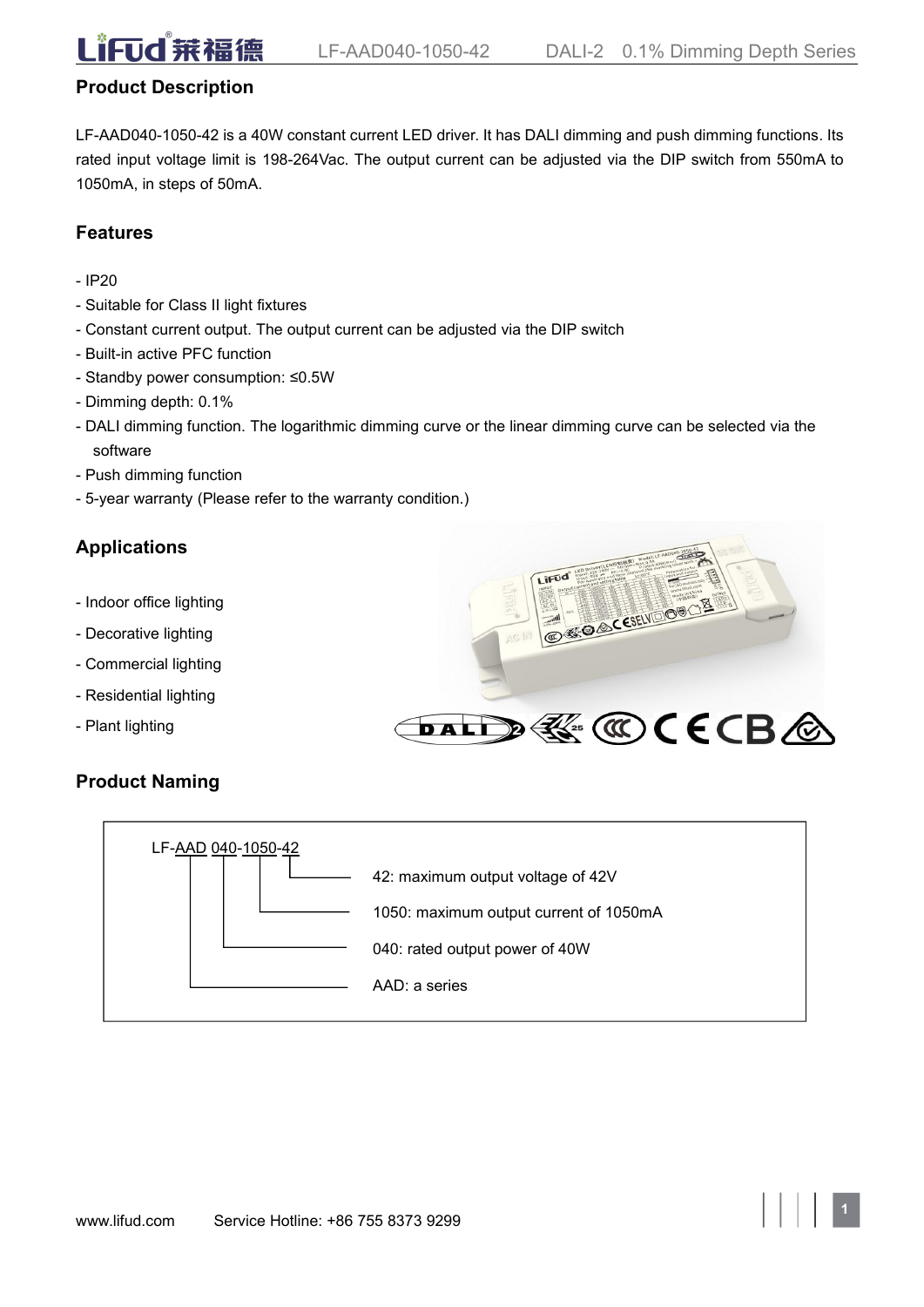

# **Electrical Characteristics**

|                 | Model                              | LF-AAD040-1050-42                                                             |  |                   |  |                 |       |             |                     |     |  |
|-----------------|------------------------------------|-------------------------------------------------------------------------------|--|-------------------|--|-----------------|-------|-------------|---------------------|-----|--|
|                 | Output Voltage                     | 9-42V                                                                         |  |                   |  |                 |       | 9-40V 9-38V |                     |     |  |
| Output          | <b>Output Current</b>              | Output current is adjustable via DIP switch, please refer to DIP switch table |  |                   |  |                 |       |             |                     |     |  |
|                 |                                    | 550mA 600mA<br>650mA                                                          |  | 700mA 750mA 800mA |  | 850mA           | 900mA |             | 950mA 1000mA 1050mA |     |  |
|                 | Flicker Index                      | IEC-Pst≤1, CIE SVM≤0.4, Modulation Depth≤1%                                   |  |                   |  |                 |       |             |                     |     |  |
|                 |                                    | (Meet with flicker free standard: IEEE Std 1789-2015)                         |  |                   |  |                 |       |             |                     |     |  |
|                 | <b>Ripple Current</b>              | <5% (rated current)                                                           |  |                   |  |                 |       |             |                     |     |  |
|                 | <b>Current Tolerance</b>           | ±5%                                                                           |  |                   |  |                 |       |             |                     |     |  |
|                 | Temperature Drift                  | ±5%                                                                           |  |                   |  |                 |       |             |                     |     |  |
|                 | Start-up Time                      | <1S@230Vac                                                                    |  |                   |  |                 |       |             |                     |     |  |
|                 | Input Voltage                      | 220-240Vac (limit: 198-264Vac)                                                |  |                   |  |                 |       |             |                     |     |  |
|                 | DC Input Voltage                   | 180-280Vdc                                                                    |  |                   |  |                 |       |             |                     |     |  |
|                 | Input Frequency                    | 47Hz-63Hz                                                                     |  |                   |  |                 |       |             |                     |     |  |
|                 | Input Current                      | 0.3A Max.                                                                     |  |                   |  |                 |       |             |                     |     |  |
|                 | Power Factor                       | $≥0.90$                                                                       |  | ≥0.92             |  |                 | ≥0.94 |             |                     |     |  |
|                 | <b>THD</b>                         | ≤15% @230Vac (DC42V full load)                                                |  |                   |  |                 |       |             |                     |     |  |
| Input           | Efficiency                         | ≥85%<br>≥86%                                                                  |  |                   |  |                 |       | ≥88%        |                     |     |  |
|                 | Inrush Current                     | ≤20A & 120uS @230Vac (max)                                                    |  |                   |  |                 |       |             |                     |     |  |
|                 | Load Quantity Carried              | <b>Circuit Breaker Model</b>                                                  |  | <b>B10</b>        |  | C <sub>10</sub> |       | <b>B16</b>  |                     | C16 |  |
|                 | by the Circuit Breaker             | Quantity (pcs)                                                                |  | 22                |  | 22              |       | 35          |                     | 35  |  |
|                 | <b>Surge Protection</b>            | <b>L-N: 1KV</b>                                                               |  |                   |  |                 |       |             |                     |     |  |
|                 | Leakage Current                    | $≤0.7mA$                                                                      |  |                   |  |                 |       |             |                     |     |  |
|                 | <b>Standby Power</b>               | $\leq$ 0.5W (when the DALI signal is off)                                     |  |                   |  |                 |       |             |                     |     |  |
|                 | Consumption                        |                                                                               |  |                   |  |                 |       |             |                     |     |  |
| Protection      | Open Circuit<br>Protection         | $59V$                                                                         |  |                   |  |                 |       |             |                     |     |  |
| Characteristics | <b>Short Circuit</b><br>Protection | Hiccup mode (auto-recovery)                                                   |  |                   |  |                 |       |             |                     |     |  |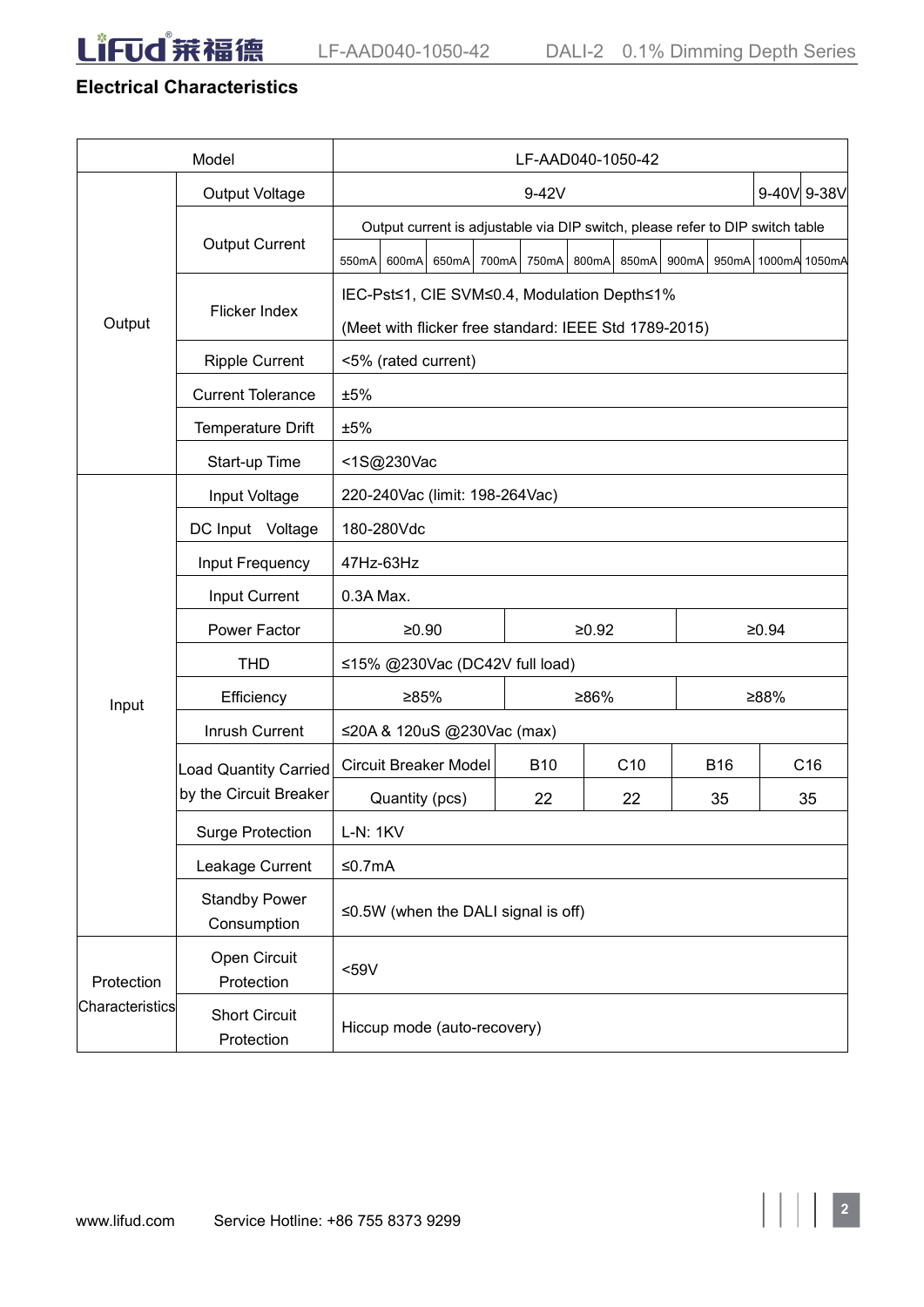

|                                              | Operating<br>Temperature                                                                                                                                                                                                                                                                                                                                                                                                                                                                                                                                                                                                                                                                                                                                                                                                                                                                                                                                                                                                      | -20℃~+45℃                                                                                                                                                                                                                                                                                                             |  |  |  |  |
|----------------------------------------------|-------------------------------------------------------------------------------------------------------------------------------------------------------------------------------------------------------------------------------------------------------------------------------------------------------------------------------------------------------------------------------------------------------------------------------------------------------------------------------------------------------------------------------------------------------------------------------------------------------------------------------------------------------------------------------------------------------------------------------------------------------------------------------------------------------------------------------------------------------------------------------------------------------------------------------------------------------------------------------------------------------------------------------|-----------------------------------------------------------------------------------------------------------------------------------------------------------------------------------------------------------------------------------------------------------------------------------------------------------------------|--|--|--|--|
| Environment                                  | <b>Operating Humidity</b>                                                                                                                                                                                                                                                                                                                                                                                                                                                                                                                                                                                                                                                                                                                                                                                                                                                                                                                                                                                                     | 20-90%RH (no condensation)                                                                                                                                                                                                                                                                                            |  |  |  |  |
| Description                                  | Storage<br>Temperature/Humidity                                                                                                                                                                                                                                                                                                                                                                                                                                                                                                                                                                                                                                                                                                                                                                                                                                                                                                                                                                                               | -30°C $\sim$ + 80°C (six months under class I environment);<br>10-90%RH (no condensation)                                                                                                                                                                                                                             |  |  |  |  |
|                                              | Atmospheric Pressure                                                                                                                                                                                                                                                                                                                                                                                                                                                                                                                                                                                                                                                                                                                                                                                                                                                                                                                                                                                                          | 86KPa~106KPa                                                                                                                                                                                                                                                                                                          |  |  |  |  |
|                                              | Certifications                                                                                                                                                                                                                                                                                                                                                                                                                                                                                                                                                                                                                                                                                                                                                                                                                                                                                                                                                                                                                | TUV-ENEC, CE, CB, RCM, CCC                                                                                                                                                                                                                                                                                            |  |  |  |  |
|                                              | <b>Withstanding Voltage</b>                                                                                                                                                                                                                                                                                                                                                                                                                                                                                                                                                                                                                                                                                                                                                                                                                                                                                                                                                                                                   | I/P-O/P: 3.75KV, 5mA, 60S                                                                                                                                                                                                                                                                                             |  |  |  |  |
|                                              | <b>Insulation Resistance</b>                                                                                                                                                                                                                                                                                                                                                                                                                                                                                                                                                                                                                                                                                                                                                                                                                                                                                                                                                                                                  | I/P-O/P: >100M $\Omega$ @ 500Vdc                                                                                                                                                                                                                                                                                      |  |  |  |  |
| Safety &<br>Electromagnetid<br>Compatibility | <b>Safety Standards</b>                                                                                                                                                                                                                                                                                                                                                                                                                                                                                                                                                                                                                                                                                                                                                                                                                                                                                                                                                                                                       | ENEC: EN61347-1: 2015, EN 61347-2-13: 2014/A1: 2017,<br>EN 62384: 2016/A1: 2009;<br>CE-LVD: EN 61347-2-13: 2014/A1: 2017, EN 61347-1: 2015,<br>EN 62493: 2015;<br>RCM: AS 61347.2-13: 2018;<br>CB: IEC 61347-1: 2015, IEC61347-2-3: 2014,<br>IEC 61347-2-13: 2014/AMD1: 2016;<br>CCC: GB19510.1-2009, GB19510.14-2009 |  |  |  |  |
|                                              | CE-EMC/RCM: EN55015, EN61000-3-2, EN61000-3-3<br>EMI<br>CCC:GB/T17743, GB17625.1, GB17625.2                                                                                                                                                                                                                                                                                                                                                                                                                                                                                                                                                                                                                                                                                                                                                                                                                                                                                                                                   |                                                                                                                                                                                                                                                                                                                       |  |  |  |  |
|                                              | <b>EMS</b>                                                                                                                                                                                                                                                                                                                                                                                                                                                                                                                                                                                                                                                                                                                                                                                                                                                                                                                                                                                                                    | CE-EMC/RCM: EN61000-4-2, 3, 4, 5 (lightning strike 1KV), 6, 11<br>CCC: GB/T17626.2, 3, 4, 5 (lightning strike 1KV), 6, 11                                                                                                                                                                                             |  |  |  |  |
|                                              | IP Rating                                                                                                                                                                                                                                                                                                                                                                                                                                                                                                                                                                                                                                                                                                                                                                                                                                                                                                                                                                                                                     | IP <sub>20</sub>                                                                                                                                                                                                                                                                                                      |  |  |  |  |
|                                              | <b>RoHS</b>                                                                                                                                                                                                                                                                                                                                                                                                                                                                                                                                                                                                                                                                                                                                                                                                                                                                                                                                                                                                                   | RoHS 2.0 (EU) 2015/863                                                                                                                                                                                                                                                                                                |  |  |  |  |
| Others                                       | <b>Warranty Condition</b>                                                                                                                                                                                                                                                                                                                                                                                                                                                                                                                                                                                                                                                                                                                                                                                                                                                                                                                                                                                                     | 5 yrs (TC≤86 ℃)                                                                                                                                                                                                                                                                                                       |  |  |  |  |
|                                              | <b>DALI Standard</b>                                                                                                                                                                                                                                                                                                                                                                                                                                                                                                                                                                                                                                                                                                                                                                                                                                                                                                                                                                                                          | IEC 62386-101 102 207: DALI 2.0                                                                                                                                                                                                                                                                                       |  |  |  |  |
| Remarks                                      | 1. It is recommended that customer should install overvoltage and undervoltage protection<br>devices and surge protection devices in the power supply circuits of the light fixtures to<br>ensure safety before connecting to electricity.<br>2. Please disconnect the AC input before adjusting the output current via the DIP switch.<br>3. The PC cover, casing, end caps and other parts of the LED driver inside the LED light fixture<br>must conform to UL94-V0 flammability standard or above.<br>4. As an accessory, the LED driver is not the only factor determining the EMC performance of<br>the LED light fixture. The structure and the wiring of the light fixture are also relevant. Thus<br>it's strongly recommended the LED light fixture manufacturer should re-confirm the EMC of<br>the whole LED light fixture.<br>5. Unless otherwise stated, the parameters above are test results under these conditions:<br>ambient temperature $25^{\circ}$ C, humidity 50%, input voltage 230Vac and 100% load. |                                                                                                                                                                                                                                                                                                                       |  |  |  |  |

 $\mathbf{||}$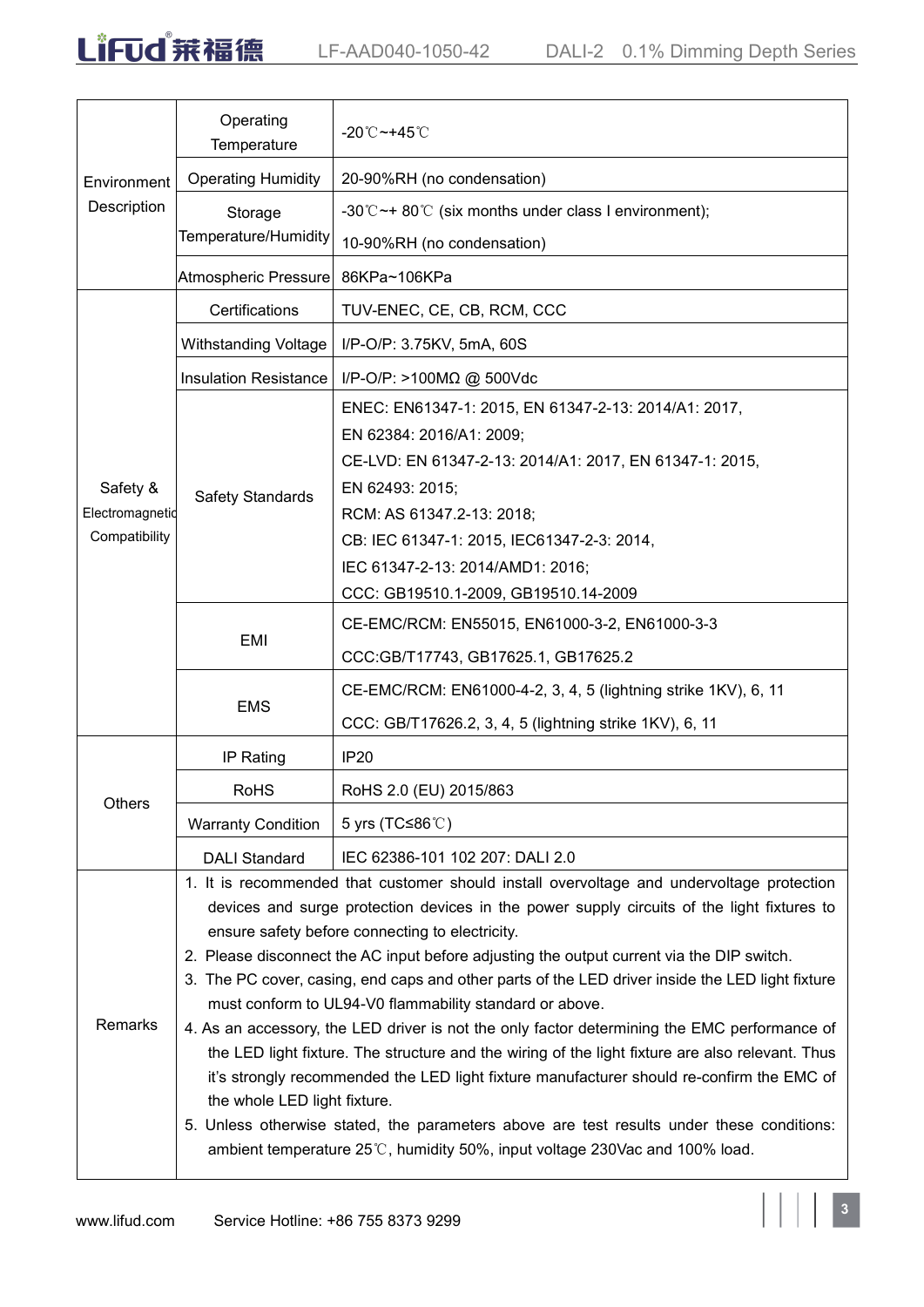LiFud 莱福德

# **Product Characteristic Curves**

**PF Curve**



#### **Efficiency Curve**



#### **Lifetime Curve**

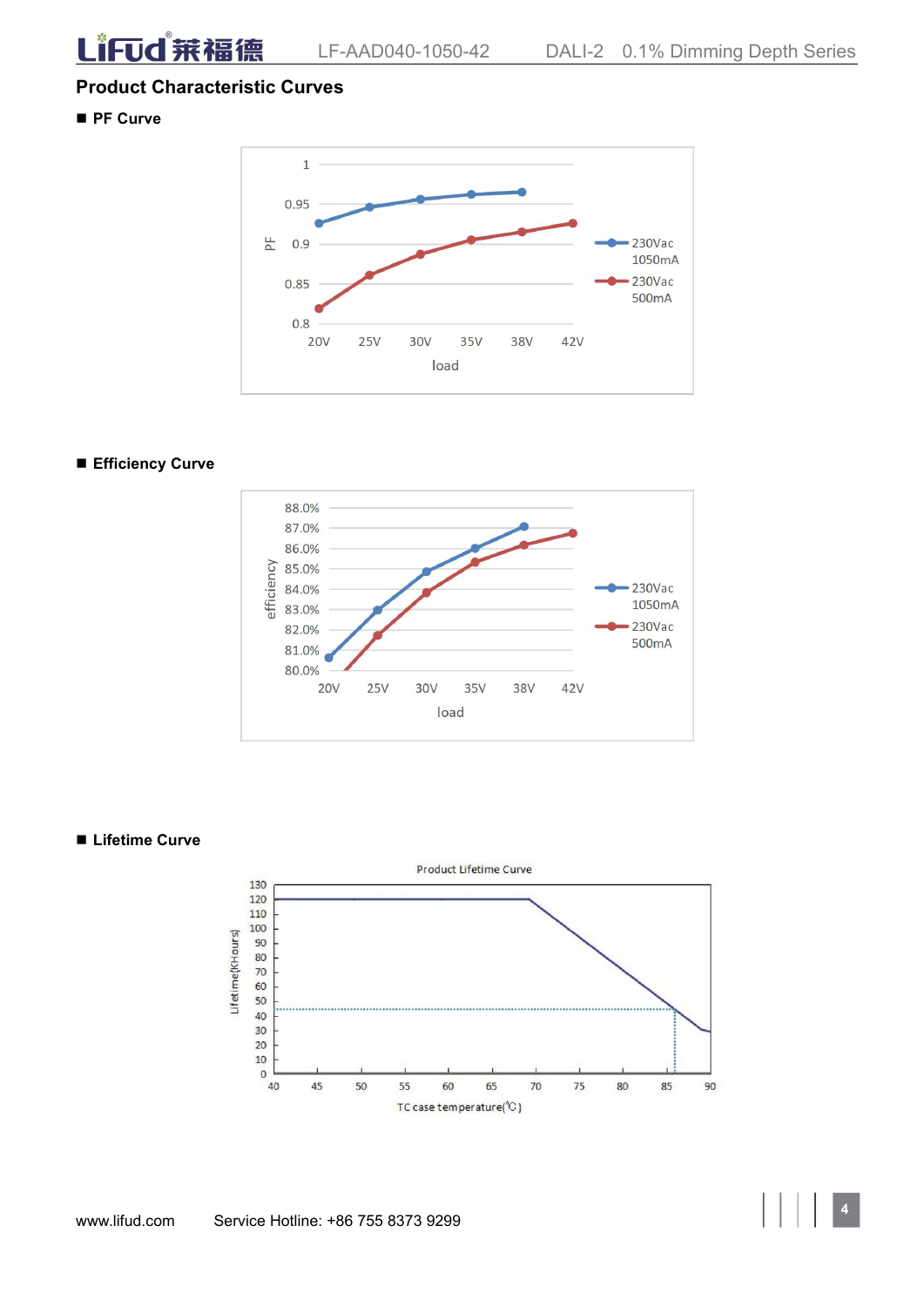# **Instructions of Dimming Operation**

#### **Definition of Terminals**

| DA1 PUSH | Input terminal of DA1 and push dimming | LED+ | Positive electrode output of the driver |
|----------|----------------------------------------|------|-----------------------------------------|
| DA2 PUSH | Input terminal of DA2 and push dimming | LED- | Negative electrode output of the driver |
| AC-L     | Input terminal of AC live wire         |      |                                         |
| AC-N     | Input terminal of AC neutral wire      |      |                                         |

| INPUT |                                                   | <b>OUTPUT</b> |                                         |
|-------|---------------------------------------------------|---------------|-----------------------------------------|
|       | DA1 PUSH   Input terminal of DA1 and push dimming | LED+ L        | Positive electrode output of the driver |
|       | DA2 PUSH   Input terminal of DA2 and push dimming | LED-          | Negative electrode output of the driver |

#### **DIP Switch Table**

| I rated (CC)       | 1          | 2          | $\mathbf{3}$ | 4          |
|--------------------|------------|------------|--------------|------------|
| 1050mA             | OFF        | <b>OFF</b> | <b>OFF</b>   | <b>OFF</b> |
| 1000mA             | OFF        | <b>OFF</b> | <b>OFF</b>   | ON         |
| 950 <sub>m</sub> A | OFF        | <b>OFF</b> | ON           | <b>OFF</b> |
| 900 <sub>m</sub> A | OFF        | <b>OFF</b> | ON           | ON         |
| 850mA              | OFF        | ON         | <b>OFF</b>   | <b>OFF</b> |
| 800mA              | <b>OFF</b> | ON         | <b>OFF</b>   | ON         |
| 750 <sub>m</sub> A | OFF        | ON         | ON           | <b>OFF</b> |
| 700mA              | OFF        | <b>ON</b>  | ON           | ON         |
| 650 <sub>m</sub> A | ON         | <b>OFF</b> | <b>OFF</b>   | <b>OFF</b> |
| 600mA              | ON         | <b>OFF</b> | <b>OFF</b>   | ON         |
| 550mA              | ON         | <b>OFF</b> | ON           | <b>OFF</b> |

Remark: Except the settings mentioned in the table above, other DIP switch settings are default to be the maximum current 1050mA.

#### **Wiring Instruction of the Push Dimming**



**Remark: Before using PUSH dimming function, please connect AC-L/AC-N to electricity FIRST, then connect the PUSH terminal to electricity. Otherwise the PUSH terminal will be burned.**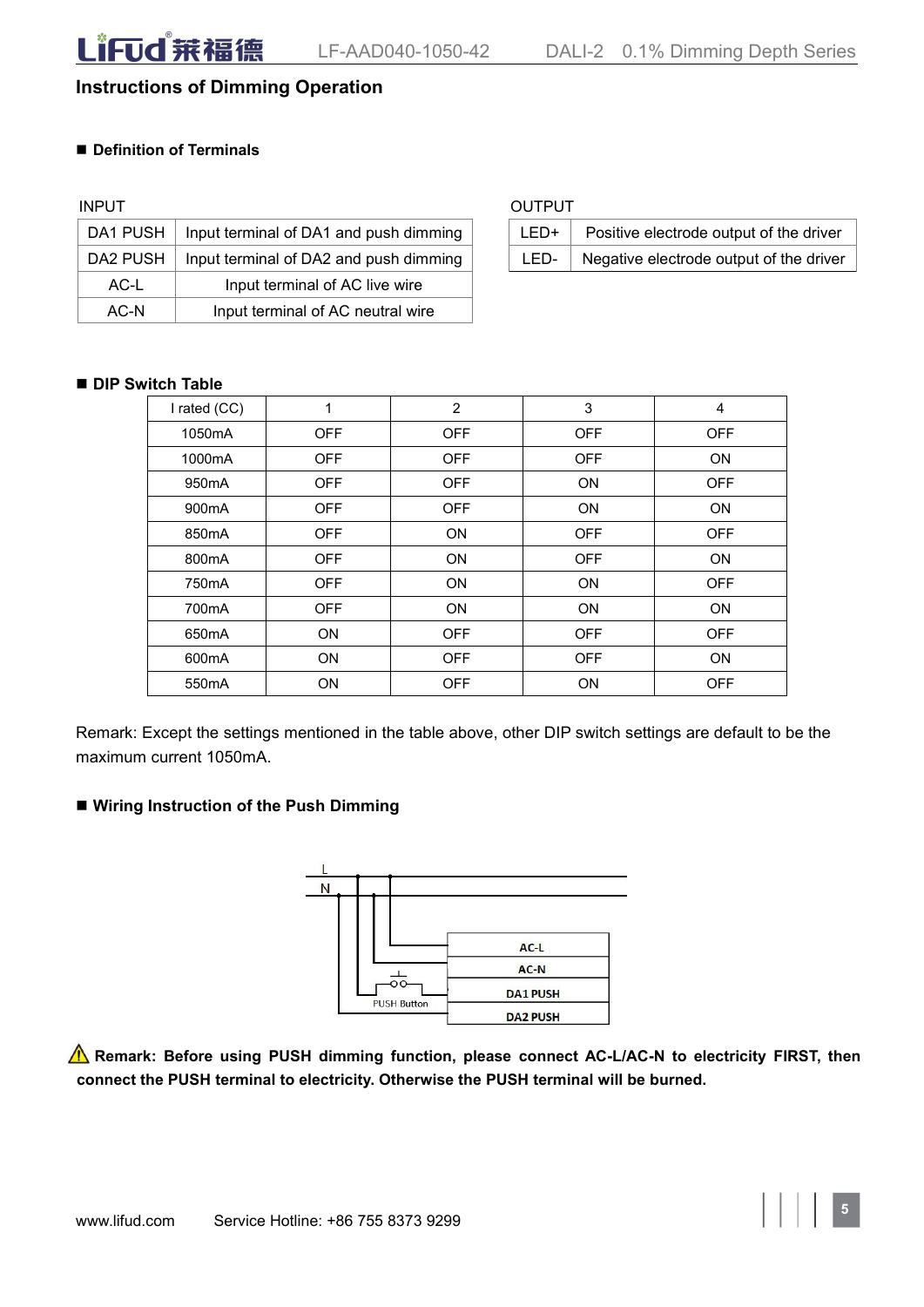#### **Operation Instructions of Push Dimming**

| <b>Operation</b> | <b>Operation Time</b> | <b>Function</b>             |  |  |
|------------------|-----------------------|-----------------------------|--|--|
| Instant Push     | $0.1$ sec - $0.5$ sec | Light on / off              |  |  |
| Long Push        | $0.6$ sec - $9$ sec   | Dim up / down               |  |  |
| Reset Push       | $>9$ sec              | Reset to the 50% brightness |  |  |

The push operation won't cause any variation if it's less than 0.1 sec.

- Connect the push button in series between the AC-L and the DA1 terminals. Connect the AC-N and DA2 terminals directly.
- The minimum dimming depth of push dimming is 1% (Iout).
- $\bullet$  The push dimming mode has memory function in case of power failure. When the power supply is restored, the light will return to the exact status before power failure.
- The maximum wire length between the push button and the farthest LED driver is 135 meters. Wire diameter: 16-22AWG.
- In the DALI dimming and push dimming modes, the maximum quantity of the LED drivers connected in parallel is 64 pieces.

#### **Operation Instructions of DALI Dimming**

- Factory default setting is of 100% brightness.
- Connect the DALI signal to the DA1 and DA2 terminals.
- DALI protocol includes 16 groups and 64 IP addresses.
- The minimum dimming depth of the DALIdimming is0.1% (Iout).

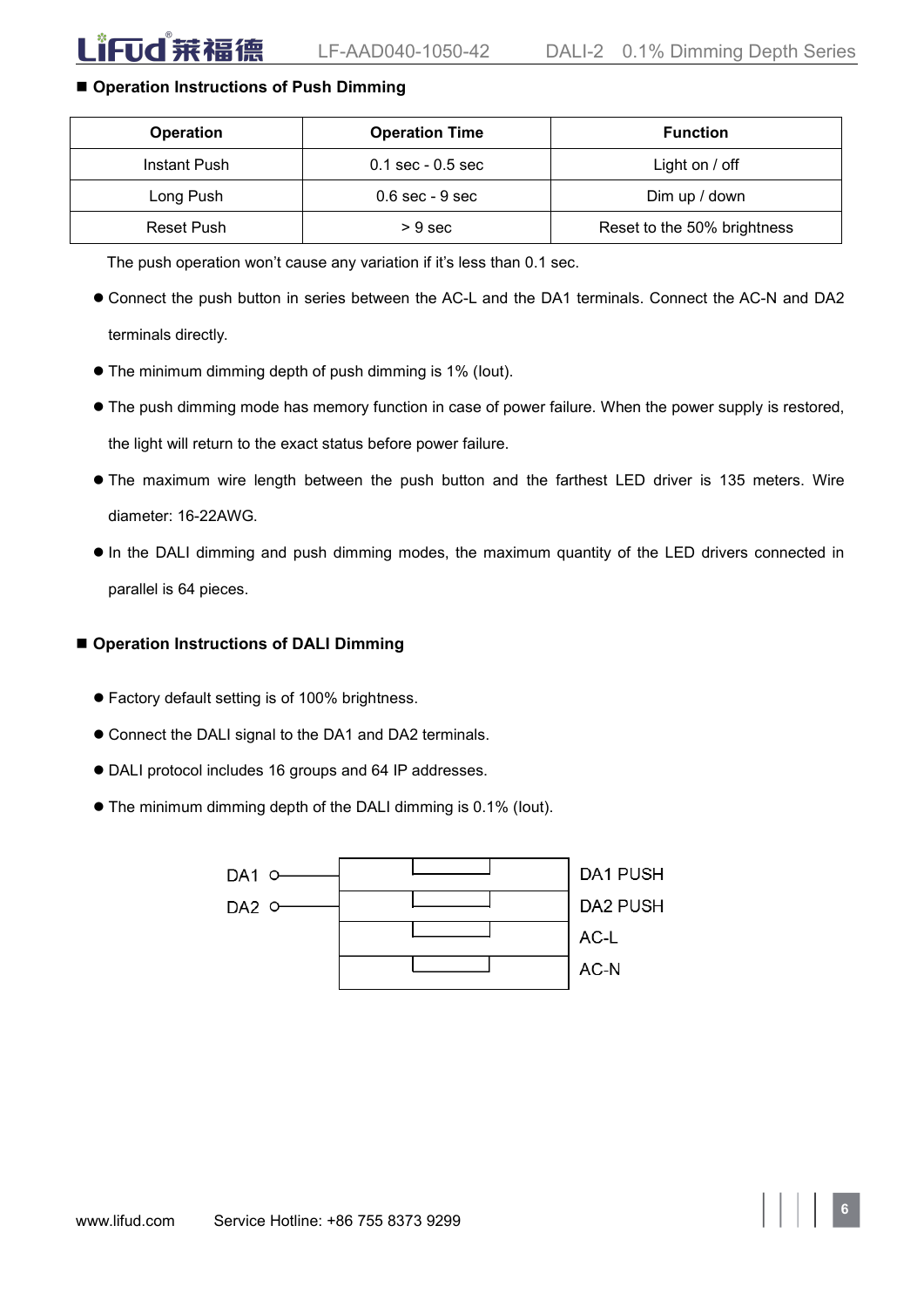

 $\triangle$  The DALI dimming function and the push dimming function cannot be used at the same time, otherwise the DALI dimmer will be damaged.

### **Label**

LiFud 兼福德



#### **Structure & Dimensions (Unit: mm)**

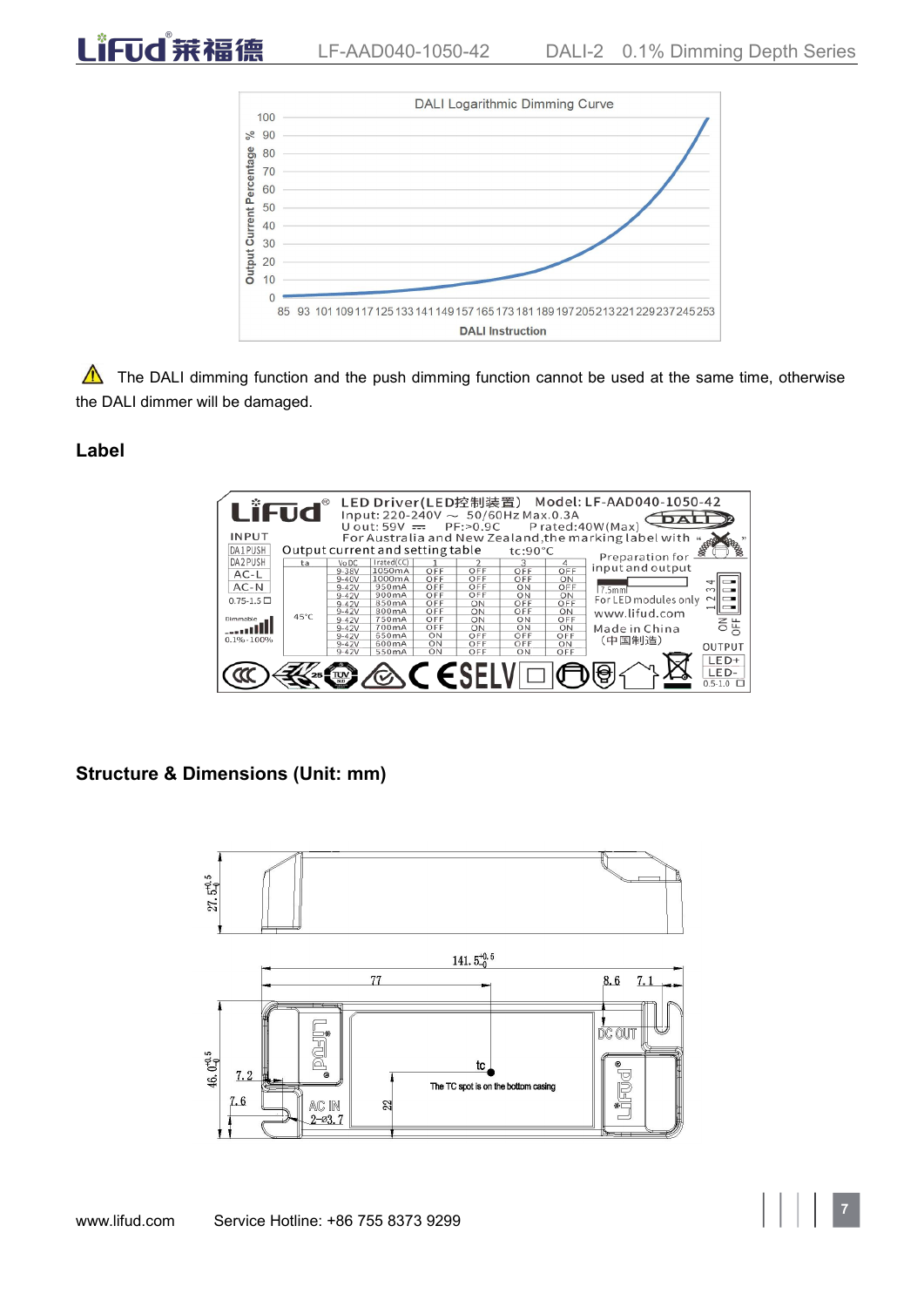# **Packaging Specifications**

| Model                       | LF-AAD040-1050-42                      |
|-----------------------------|----------------------------------------|
| <b>Packaging Dimensions</b> | 385*285*210 mm (L*W*H)                 |
| Quantities                  | 10 pcs/layer; 6 layers/ctn; 60 pcs/ctn |
| Weights                     | 135.5g/pc; 9.13kg/ctn                  |

# **Transportation & Storage**

#### **Transportation**

- Suitable transportation means: vehicles, boats and aircraft.
- During transportation, there should be awnings for rain protection and sun protection. Civilized loading and unloading are required. There should be no severe vibration or impact.

#### **Storage**

 Storage in accordance with the provisions of Class I environment. For products which have been stored for more than six months, they mustn't be used until they pass the re-inspection.

### **Attention**

- **Please use this product according to its specifications otherwise there may be malfunction.**
- Use light fixtures that have not been certified or are not compatible with the LED drivers may cause fire or other hazards.
- Man-made damage, any use beyond the specification and non-original-factory modification are not covered by warranty.

Remark: The final interpretation right of the contents of this data sheet belongs to Lifud Technology Co., Ltd.